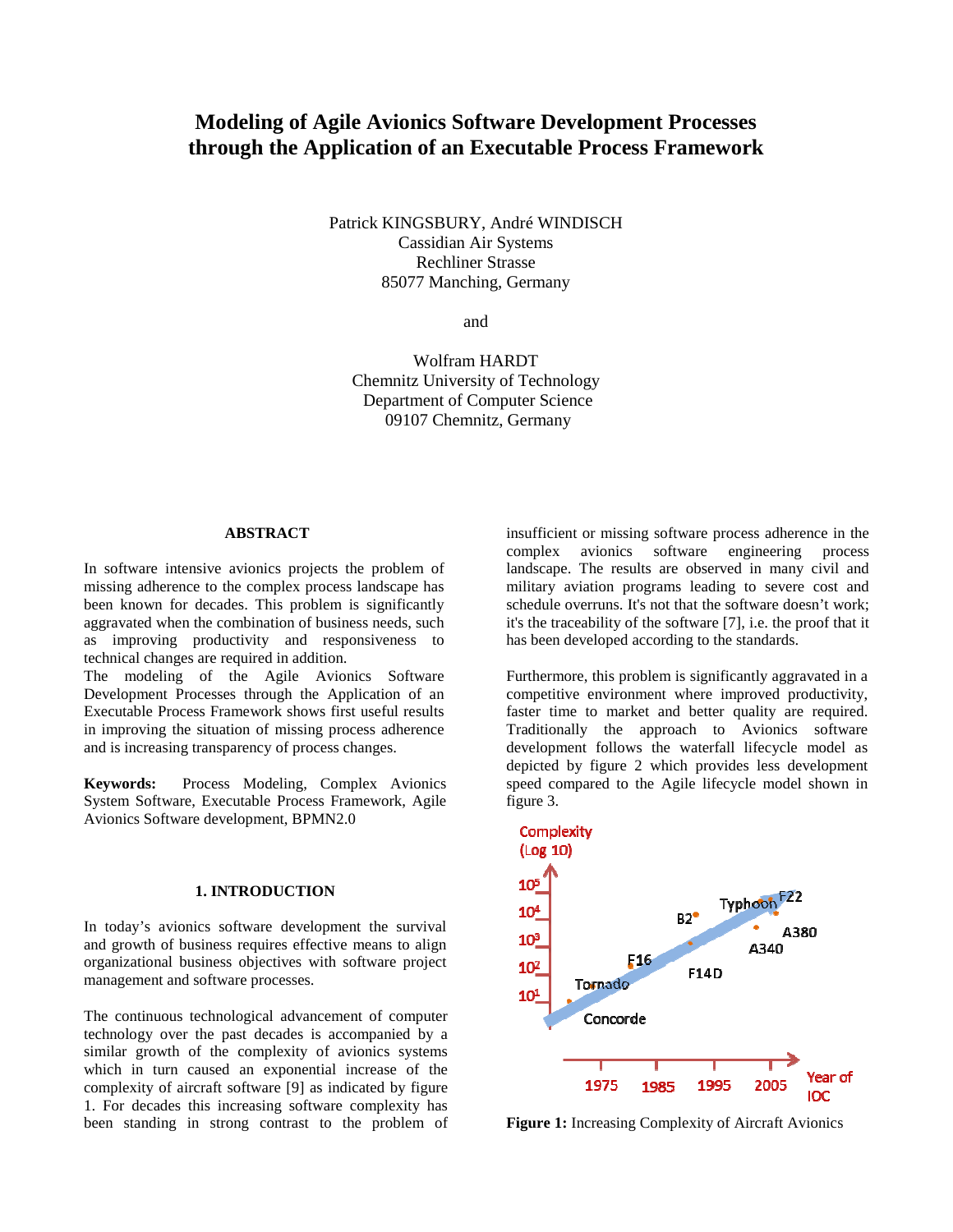

**Figure 2:** Waterfall Lifecycle Model



**Figure 3:** Agile Lifecycle Model

This paper describes the new idea to model the complete avionics software process landscape incorporating both development and certification standards with the Business Process Modeling Notation 2.0 (BPMN). The first result of this research project currently undertaken at Cassidian is the development of a BPMN 2.0 based process framework for the specification and deployment of complex agile avionics software engineering processes.

Besides its formal static semantics the BPMN standard also specifies execution semantics for the implementation of business processes in corporate IT infrastructures. In the context of our research project this feature has been used to deploy and execute the complex avionics software development process landscape transparently via webbrowser in the complex software development environment.

Through the application of this process framework the introduction of the Agile Lifecycle Model for the avionics software development became feasible in the context of traceability for certification.

With this solution two new ideas are presented to the area of software engineering and process modeling: (a) to use the Business Process Modeling Notation (BPMN 2.0) for the formal specification of all software project management and software engineering processes and (b) to use a process engine to deploy and execute agile avionics software development processes.

The remainder of this paper is structured as follows: chapter 2 will provide a brief overview on related work before the executable process framework is discussed in chapter 3. Subsequently, in chapter 4 the formal process models for agile avionics software engineering and their application in the executable process framework are presented. Chapter 5 concludes with an outlook on future activities.

#### **2. RELATED WORK**

Today the area of process modeling and execution is mainly restricted to the business process level. In particular the new BPMN 2.0 standard has gained wide acceptance in industry. Several application areas have been reported, such as internal process management in large health care institutions [4], customer management [4] and process migration in telecommunications [5], customer support management in aerospace [6], and many others.

This acceptance in industry is based on the need for a common, cross-domain process standard which not only supports the modeling, but also the static verification of complex process landscapes and their deployment on enterprise IT-infrastructures. BPMN 2.0 fulfils all these requirements: its static semantics are formally defined by a UML-Metamodel and its execution semantics in terms of WEB services.

Although the new BPMN 2.0 standard explicitly lists engineering processes as a possible area of application, no references to Avionics software development processes could be found. One of the reasons could be, that traditionally the application of software process standards in industry is defined by a set of authorized planning documents (e.g. software development plan, software verification plan, etc.) which specify the individual processes, their inputs / outputs, and the process stages to be performed. Even though these processes are usually depicted in some graphical form, no formal process modeling is applied.

In the context of the EUREKA-ITEA AGILE Projects A. Wils et al [15] investigated the applicability of agile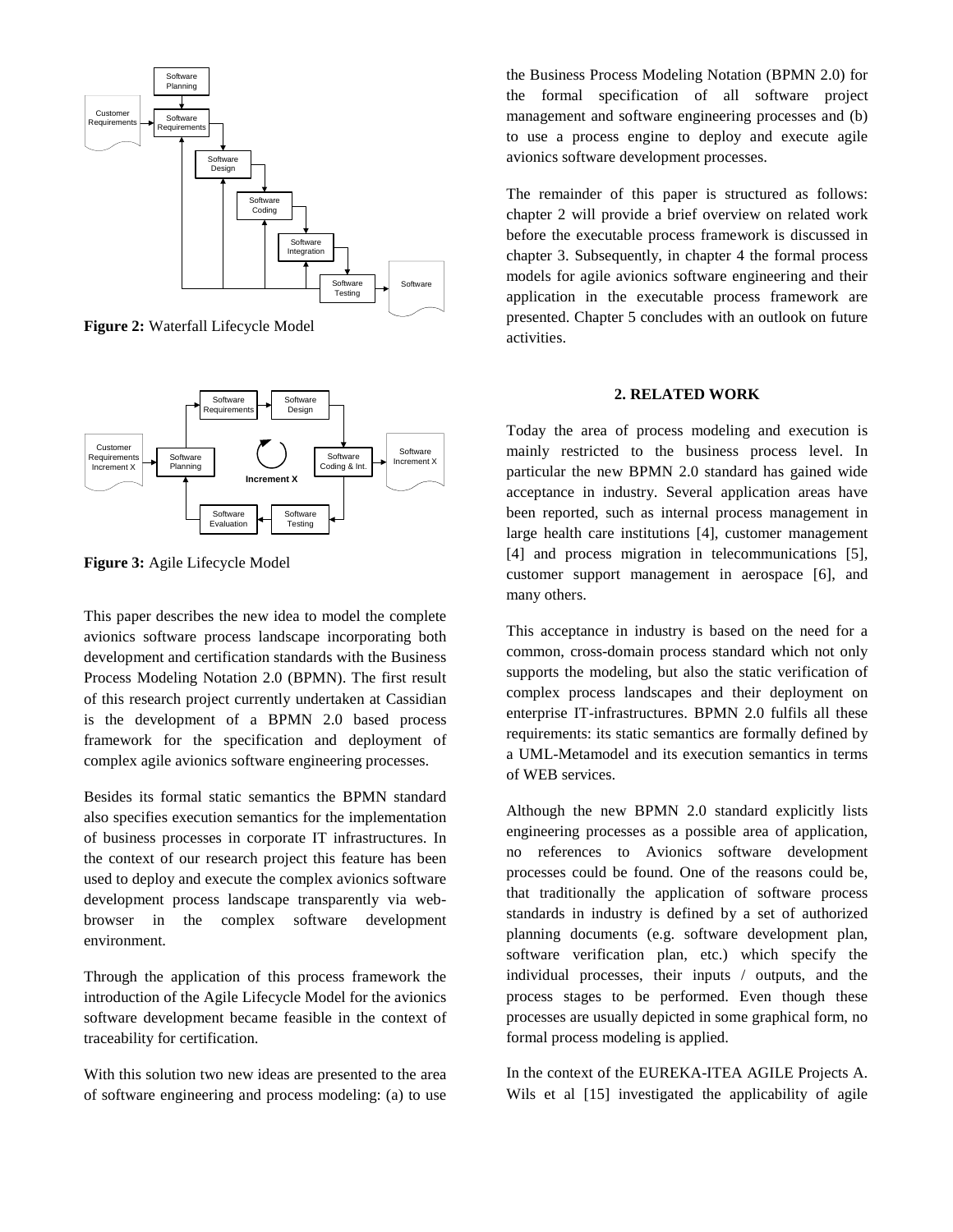methods to the embedded software domain. At a first glance the combination of agile development with certification of Avionics Software seems to be a contradiction, but it is feasible. However, no particular agile process solution was presented. No further publications on agile software development for avionics systems have been found.

#### **3. THE EXECUTABLE AVIONICS SOFTWARE ENGINEERING PROCESS FRAMEWORK (EASE-P)**

#### **Framework Requirements**

The lack of formal process modeling in the agile avionics software engineering domain manifests itself in inconsistent software process planning documents and insufficiencies in software engineering process adherence. The consequences are severe project delays, cost overruns, and quality problems - the most recent one being reported in [7]. From our experience the reasons for project failure are manifold, however, the top 3 addressed by this paper are:

- (1) Inconsistencies in the software engineering process landscape
- (2) Lack of adherence to software engineering processes or methods
- (3) Insufficient project metrication, solely based on Earned Value Management (EVM)

The source of problem (1) is the complexity of the process landscape required for agile avionics software engineering. Figure 4 shows the landscape of the relevant processes of which most not only run in parallel but are also of a highly iterative nature. However, the resulting complex process interaction pattern are typically neither modeled nor verified. Instead, different process areas are defined by software planning documents which provide an informal picture of the processes, textually detail their activities, and describe their input / output relation with other processes.

The non-adherence to software engineering processes (2) cannot just cause major project delays but also endanger Avionics software certification. Although detailed textual descriptions of all processes and process stages exist, the overall complexity of the process landscape obstructs the situational awareness of the individual software engineers. This problem is intensified by the fact that engineers are typically assigned to one process stage only, e.g. software requirements analysis, and typically have very different educational backgrounds and skills.

The third reason for project failure addressed by this paper is the one-dimensional project measurement and control process implemented in most organizations. The standard approach is the utilization of Earned Value Management (EVM), i.e. project progress is measured in terms of man hours spent vs. values earned in terms of project milestones achieved. However, a project milestone does not denote quantitative and qualitative product information. To get a clear picture of productivity rates and product quality the EVM system has to be complemented with a product metrication process.



**Figure 4**: The agile avionics software process landscape

To eliminate the aforementioned deficiencies in Avionics software engineering a new approach to process modeling and execution is required. This new approach should

- Utilize formal process specifications which lend themselves to the application of formal verification techniques in order to eliminate process inconsistencies
- Provide explicit and graphical process guidance to increase the individual situational awareness and to reduce the impact of personal educational backgrounds and skill sets
- Support the implementation and integration of product metrication's to complement the traditional EVM based project control process.

## **Framework Concept**

This paper proposes the new idea to adopt the business process modeling and execution approach to the domain of Avionics software project management and software engineering. All processes on the business, project, and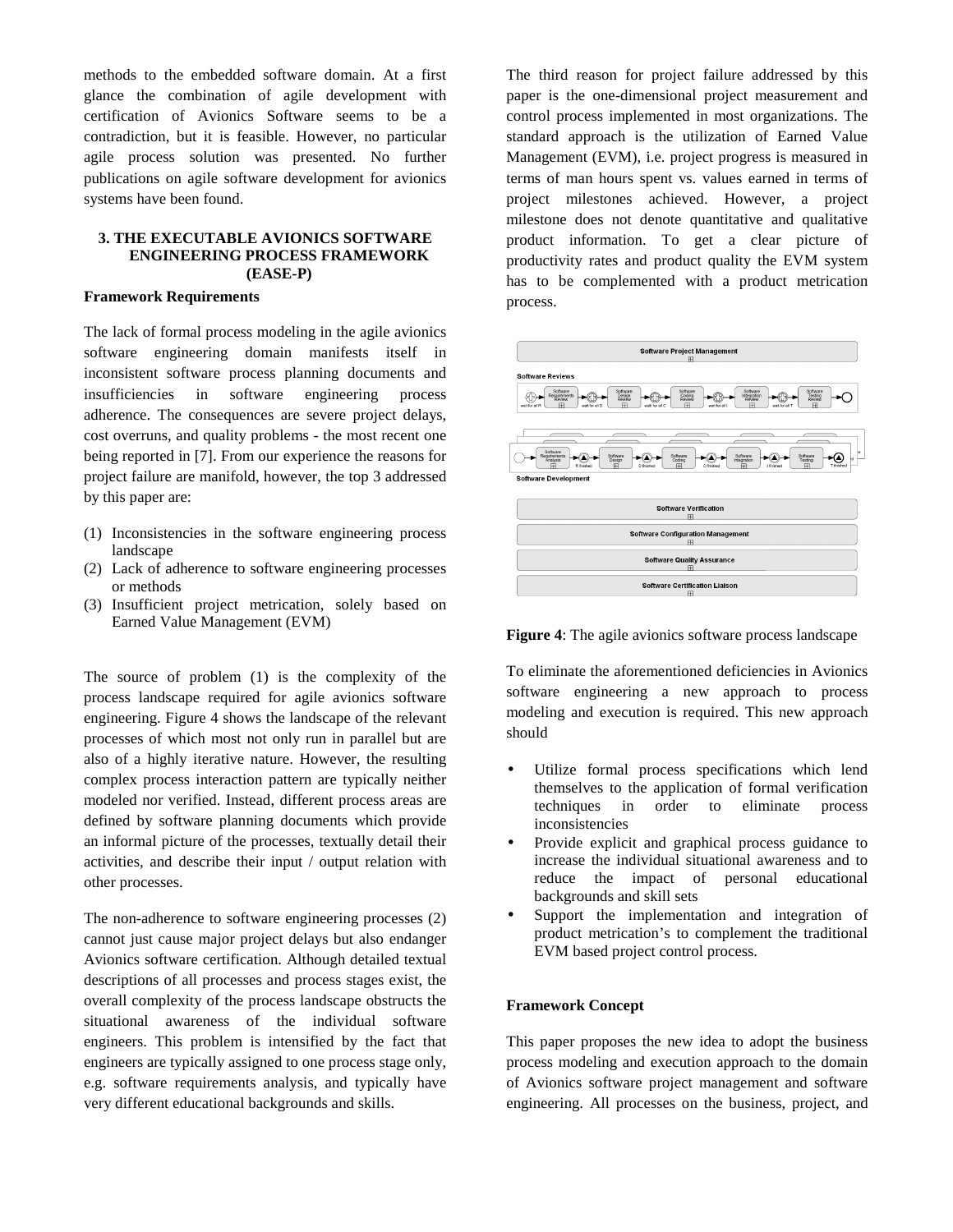engineering levels are then specified in the unified formal notation BPMN 2.0. Based on the static semantics of this notation formal verification approaches, e.g. model checking, can be applied which enable the detection and elimination of inconsistencies in process interaction and process data exchange by simulation.

Besides this strong advantage the utilization of BPMN 2.0 offers additional benefits for Avionics software project management and Avionics software engineering. This paper proposes the new idea to deploy and execute the formally specified processes on a process execution engine such as jPBM [8]. However, this engine not only executes the individual project and engineering processes but also ensures overall process orchestration. Based on the graphical syntax of BPMN 2.0 both execution and orchestration of these processes can be graphically represented in a tool to provide an explicit visual guidance for the software engineers and to reduce the direct impact of personal educational background and skills. Moreover, for training purposes the process execution can be simulated for training projects. This allows for a seamless integration of training and engineering activities.

For avionics software project management the presented approach can be extended by integrating product metrication activities. This requires the specification and deployment of product metrication activities in the scope of the project measurement and control process and the implementation and integration of metrication procedures on the process execution engine. The invocation of these metrication procedures is then triggered whenever the corresponding activities of the project measurement and control process are executed. The gathered quantitative and qualitative product data – i.e. number of base lined requirements, implemented LoC, completed test procedures – provide a far more detailed project status than that solely based on EVM.

#### **Framework Implementation**

The conceptual ideas presented in the previous section were validated in the aerospace industry by means of an implementation prototype. The resulting EASE-P process framework combines existing tools, such as configuration management systems and task databases, with a new process execution engine and process visualization tools.

The overall tool architecture of the EASE-P process framework is depicted by figure 5. It utilizes a web-based client / server architecture where the jPBM process execution engine is integrated on the web server. The processes can be visualized and controlled via standard web browsers interactively. However, the type of interactions allowed is restricted for the different users depending on their role and responsibility in the project. The implementation of this approach is based on system access rights which also govern access to the framework tools. This ensures for instance that project metrication can be executed only from an account with project management rights. However, the same account is not permitted to introduce software configuration baselines or to check-in source code.



Figure 5: The executable avionics software engineering process (EASE-P) framework

The integration of the process execution engine and the existing tools is based on web-services. This approach is conforms to that used on business level and hence allows the future integration of the EASE-P framework into the enterprise IT-infrastructure.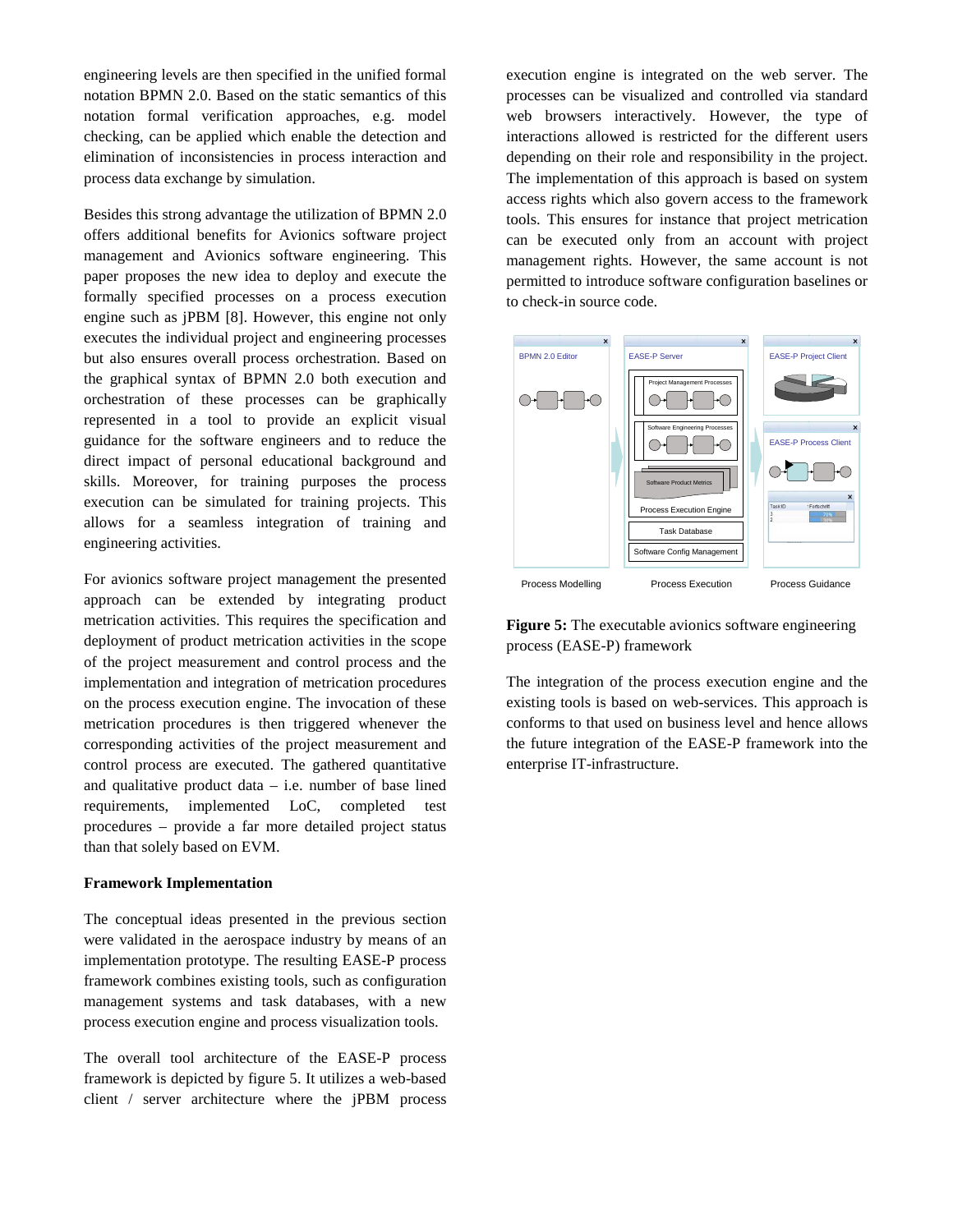

**Figure 6:** BPMN specification of software integration process [14]

## **4. AGILE AVIONICS SOFTEWARE ENGINEERING PROCESS FRAMEWORK**

The implementation prototype of the EASE-P process framework was used to model and deploy the agile avionics software development processes as depicted by figure 4. Thereby, the top-level BPMN specification closely follows the planning document structure defined by the avionics software certification standard DO-178B [3]. In this model the agile software development process formally captures all activities usually described by the Software Development Plan (SDP). The same applies to software verification, quality assurance, configuration management, and certification liaison which are traditionally defined by the Software Verification Plan (SVP), the Software Quality Assurance Plan (SQAP), the Software Configuration Management Plan (SCMP), and the Plan for Software Aspects of Certification (PSAC).

The only exception to this rule is the separate specification of the software review activities which normally constitute one specific part of the software verification activities. However, this modification was necessary due to the fact that we allow multiple software development process instances to be executed in parallel in order to achieve a agile software development. Figure 7 shows the holistic view on the agile avionics software process realization.





In this context the explicit software review process is used to synchronize the parallel development phases before the formal software review is conducted, which is mandatory to fulfill the certification requirements for Agile avionics software development.

The presented modeling approach extensively uses BPMN process composition to roll-up the implementation details. As an example consider the software integration process shown as a single process box by figure 4. The formal specification of the detailed activities of this process is depicted by figure 6. In this BPMN specification the parallel execution of software processes is modeled by means of BPMN pools each of which encapsulates the process-specific sequence of activities. The information and data flow between these processes are modeled in terms of BPMN events which trigger and synchronize the internal activities of the concurrently executing processes.

The process models have been deployed on the EASE-P process framework which provides graphical process guidance to software project managers and software engineers.

## **5. CONCLUSION**

This paper presented the two new ideas to implement agile software development processes for avionics software engineering: (a) to use the Business Process Modeling Notation (BPMN 2.0) for the formal specification of all software project management and software engineering processes and (b) to use a process engine to deploy and execute agile avionics software development processes.